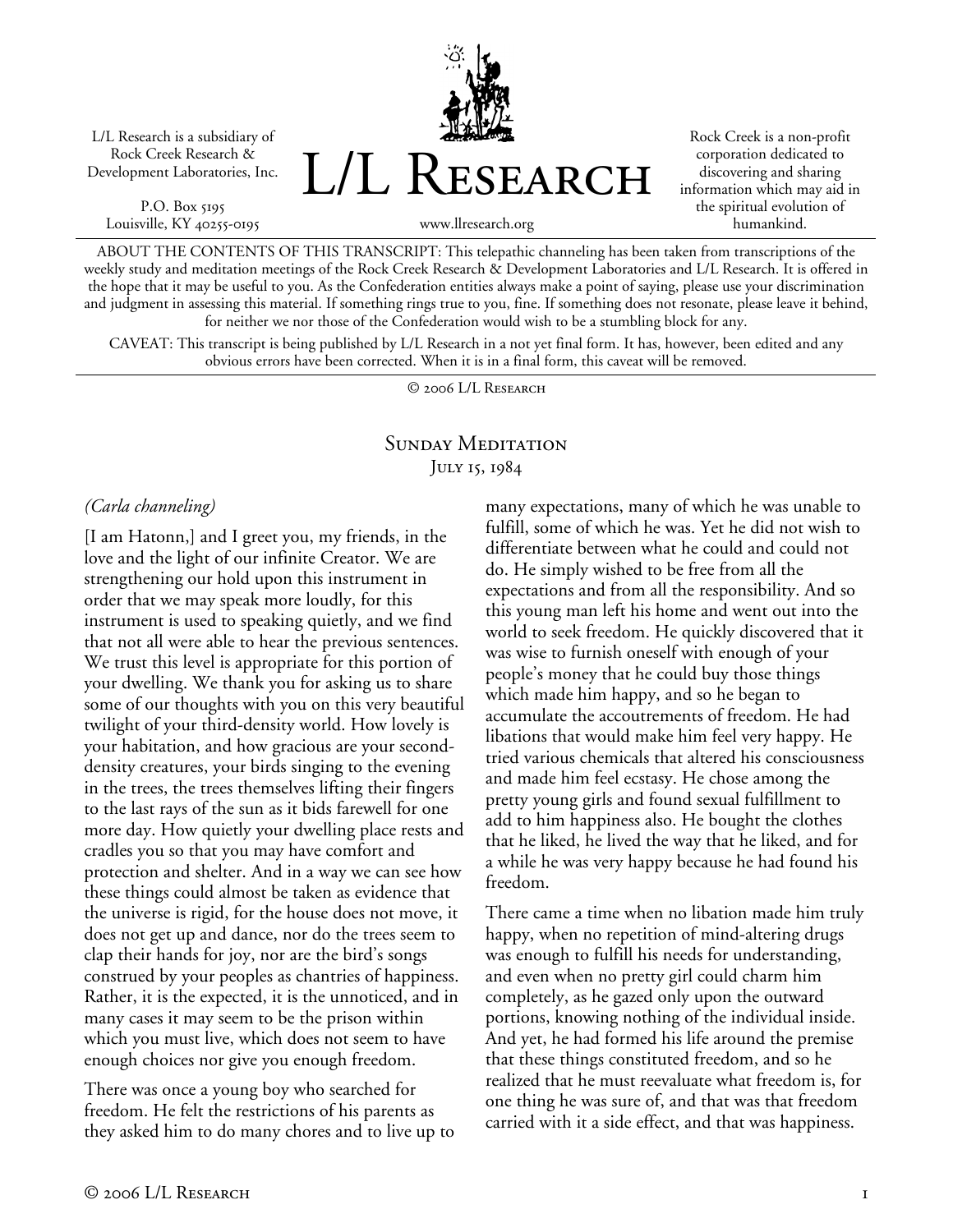Upon reflection he realized that he had bonded himself in slavery to his own desires. Because those desires were not interesting for the maturing soul within, he had begun to get restless, yet still he must work even to eat and to have a place to sleep. He was in bondage, therefore, to a job he did not particularly like, and had even walked into that bondage gladly, finding it preferable to meeting the demands of other human beings. He had given himself all that he wanted and he had lost his freedom.

This man was truly puzzled, and so he began to search within himself for the desires that he might have that would be more interesting, that would make his bondage easier, for, indeed, he was in bondage to his appetite for food and for daily rest, these things he could not do without unless he was willing to risk the life of a person upon the street. This he was not willing to do; this freedom was too chaotic for him, and yet he wanted freedom. He knew that it existed and he was positive of its virtue.

Restless, often angry, this man grew in years, and took long to find his own answers. He began trying to see beneath the surface of things. He began putting down his personal roots out of instinct more than any knowledge. He found and eventually married a woman whose thoughts he preferred, and in time a family grew, the son now becoming the father, the child the husband, and once again he was asked to be responsible for much, far much more than he had been asked to be responsible for as a child. And again there were expectations he could fulfill and there were expectations he could not fulfill.

As the years passed, it became very evident to this man that he had found his freedom, for he had found things to love. He found that it was possible with communication to express the difference between those things he could do and those things he could not, and that he had chosen a woman who was able to release him from those things he could not do and to praise him in gratitude for those things he could do. He found himself asking a great many things of his wife and his children, and in wonderment began to find himself a culprit in expecting too much from others, in failing to differentiate between what they could do and what they could not do.

My friends, each human who incarnates upon your planet will experience a bewildering array of stimuli. To each of you many things are given and from each of you other things are hidden. Each of you is unique, a mystery one to the other, and misunderstandings are inevitable and each person feels the prison walls close in, begins to feel as rooted as a tree, his song as aimless as that of a bird, and in many cases this song becomes still and the person bitter as an oak leaf upon the ground.

We ask you, my friends, to look upon freedom. You have one freedom, and that is that you may choose the manner of your being. The more that your being has to do with love, the more your manifestation will be service, service to those whom you love. This is a reflection of your loving, not the loving itself. Each service that you perform for others is a stride along the road of freedom. Each time that you choose the manner of your beingness you offer yourself a great boon. It is inevitable that there are times when the happenstances of your existence will seem anything but potentially free, when that which you seem to be asked to offer is beyond you.

You each have two capacities; one is human. When you deal from the human capacity—and this is, my friends, often in even the life of a saint—then there are many times when you must say in honesty, "I cannot do what you wish me to. Forgive me, I am not able." There is another capacity within you, and when you call upon it and are able to become a channel for it so that love flows through you, you may become an infinitely efficient instrument that may manifest that which is desired under any circumstances whatsoever. To do this you must put yourself at risk. Before you gain a clear channel you may lose much, for true freedom is a great risk. True freedom, my friends, involves deep choices, and when the choices are made, a clear and lucid accountability to yourself. You often must put your foot upon ground you cannot see because you have been asked to do so either by a spirit within you of love and fellowship, or by a specific request by one who is in relationship to you. You are asked to see love in moments where there seems to be none, and you step out, seeing nothing, and somehow, my friends, the air begins to be solid and you have ground beneath your feet that you could not see before. The risk is in the choice. Each choice must be true, and you must have the patience to wait for the truth of your seeking to manifest.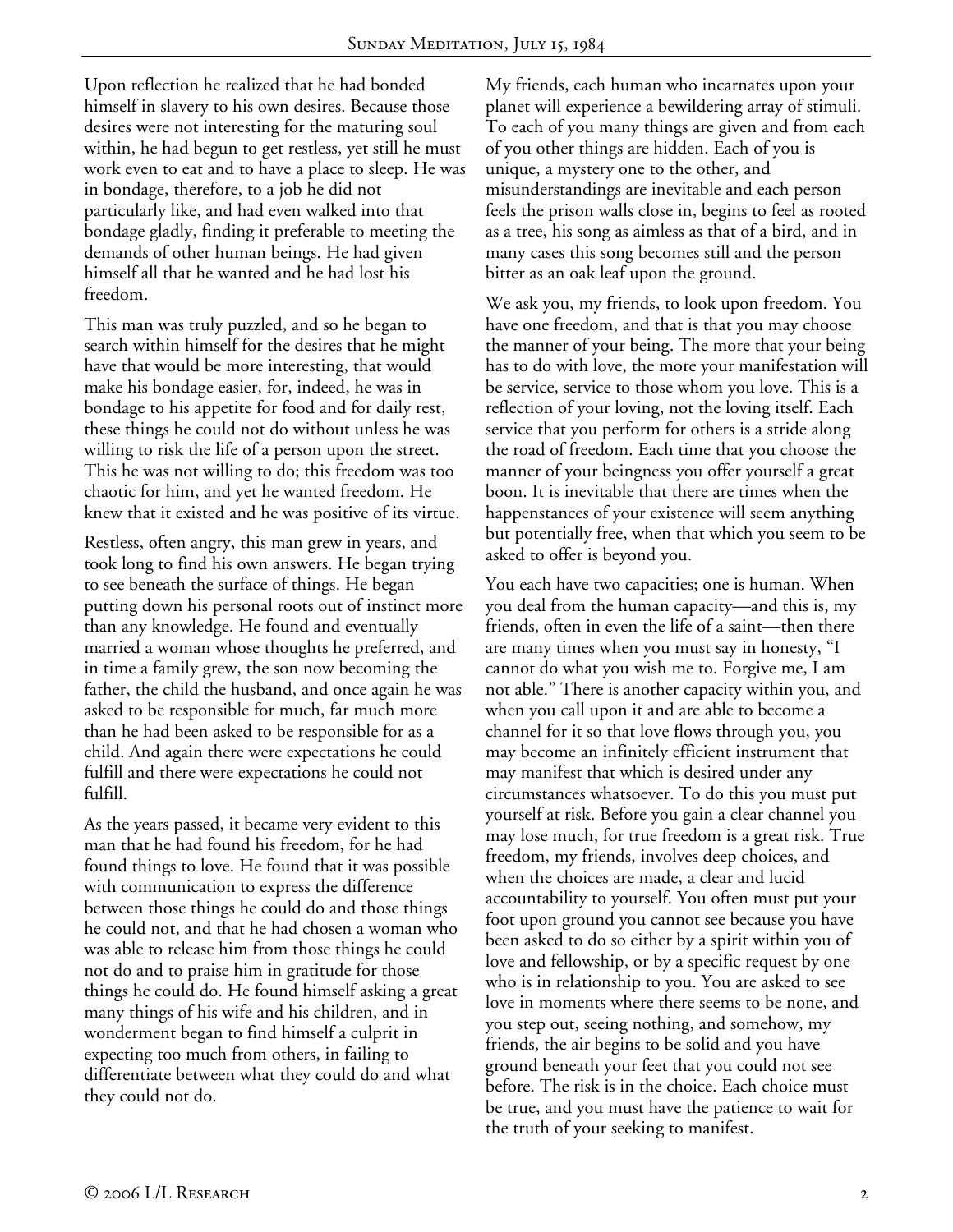As we said, during that time you may feel that you have lost much. You change, you grow, you bear fruit, and often, my friends, the fruit that you are asked to bear does not even make sense in one way or another. Those who will harvest what you sow are unknown to you in some way. The virtue of planting a crop of love and thanksgiving is completely hidden, and yet you choose. Freedom, my friends, is a risky business.

We suggest that you aid your own evolution of spirit by daily meditation, by daily contemplation, by daily analysis of your thoughts to the extent that you are able in your environment. What you seek when you seek happiness is an illusion. What you seek when you seek freedom may or may not be an illusion. If you seek freedom from responsibility you have created a dream within a dream, and you shall be a slave and no free man. When the freedom that you seek is the freedom to love and to serve, you stand on firm ground—not safe ground, my friends, for to love is not easy, to serve is most difficult, to communicate is treacherous, to share deeply of yourself is painful, and yet, love abides and draws you to it, for you are that which loves and that which is love. You are both sides of the magnet which is the creation. The great attractive force is the same force that created you, and that force is love.

Do you wish to be free? Then prepare yourself for a bumpy ride through life but a joyous one, for when you give and count not the cost, you purchase that which has no price. It is written in your holy works: "You who sow in tears shall reap in joy." May your tears be blessed, may your joy be great and may your seeking be filled with the love and the light which are the manifestations of the one infinite Creator which speaks through us to you and from you to us, echoing and re-echoing over and over the great rhythms of thanksgiving.

My friends, the trees do clap their hands, and the birds do sing for joy, and this dwelling place is not static but rather a nurturing and living environment, and you within it are also love. You have two things not given to houses and trees and birds. You have movement, and you have self-consciousness. May you find freedom in your movements, may you go in peace to serve and to love in whatever way the day has called forth for you. You do not know what tomorrow will call forth for you, you only know what is asked today. Therefore, we ask you to

attempt to serve in the present tense, to bend your motions, your thoughts, intellectual and emotional, to the present moment and the present movement, the present dynamic, the present people, the present situation.

You have self-consciousness. What shall you do with your awareness? We trust that you may find in your adventures much about which to laugh and comrades with whom to share the laughter, and in the darkest moment we ask you to use your self awareness to seek the kingdom of the Father that is within you and that will inform you in a loving and gracious way so that you may indeed manifest that which you wish, so that you may indeed have understanding and knowledge or, in the absence of that, hope and faith. You may depend upon each other and yet always remember, each is limited, each may have trouble communicating his limitations. Depend first upon the Creator, and seek that Creator constantly within yourself in quiet and in confidence, for you seek only to remember, you seek only to return, and just as you give to another's harvest, so others will sow for you that you may reap joy from them. How surprised man is to find joy in the narrow span of life, and how unsurprised he is to find sorrow. May you be surprised constantly, my friends.

We leave you in the love and in the light, in the joy and the laughter and the unity of our infinite creation. Again we thank you for allowing us to share our foolish thoughts with you, and ask you in all humility to never take anyone's word for anything spiritual, least of all ours. Do not depend upon Hatonn or any other spiritual source, but only yourself. You are the evaluator of all that you hear. Much may be nothing to you. There is no promise of sureness to the spiritual path, only the promise of great and continuing risk of an enormous vulnerability, of a sensitivity that will be with you always as you seek to learn. We are with you on that path, vulnerable, foolish and at the same time, perfect, perfected in love and one with the Creator. We are those of Hatonn. Adonai, my friends. Adonai vasu borragus.

### *(Jim channeling)*

I am Latwii, and we greet you, my friends, in the love and in the light of our infinite Creator. We are pleased to be asked to join your group once again and rejoice at the opportunity of providing our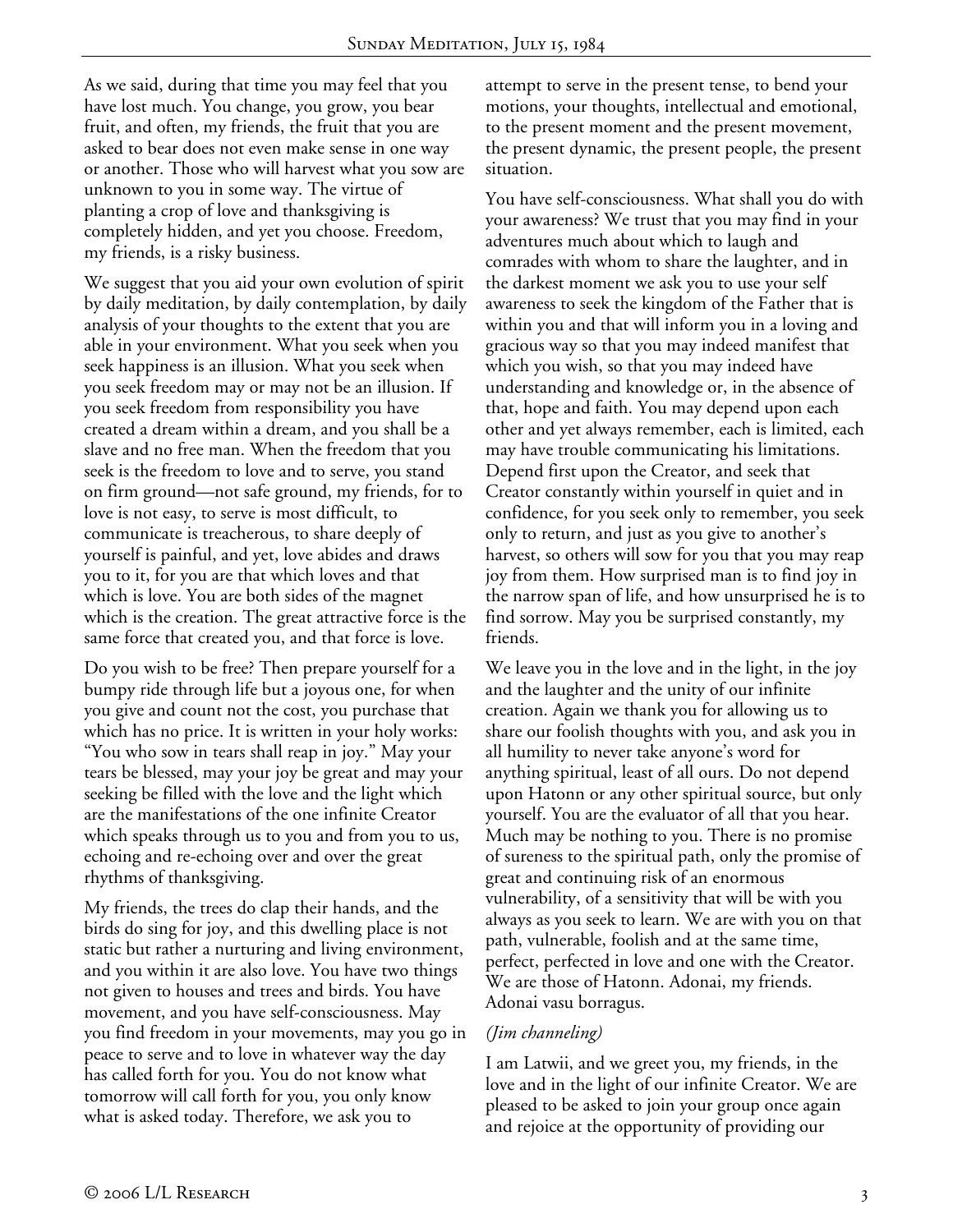humble service. We thank you, as always. Now, to that service. May we attempt a query at this time?

# *(Side one of tape ends.)*

**Carla:** I have a question generated by the preceding message. On what level does a bird sing for joy or do trees clap their hands? I thought birds just chirped because they were giving signals about being hungry or looking for a mate or something like that?

I am Latwii, and am aware of your query, my sister. We may suggest that those creatures of which you speak sing for joy and clap their hands for joy at the very basic level of their being, at the same level at which each portion of creation sings and claps and dances and rejoices in its beingness. At this level, which you may see as the very nature of the being, the substance of the molecular structure, there is the clear recognition of the One by the One and as this level of being is brought into a more and more conscious being, it becomes more and more, shall we say, comprehensible by your third-density means of comprehension. When the bird sings, it may indeed be acting out that ritualized process of seeking the mate or defending the territory, yet the energy which powers that song and that ritual is the very essence of the entity's being, and in that essence and upon that level the song of life rejoices in life.

May we answer you further, my sister?

**Carla:** So, for a human being at the nuclear level, the self and the body are in a state of rejoicing? Is that right?

I am Latwii, and you are quite correct, my sister. May we answer you further?

**Carla:** Illness is so prevalent among human beings. If a human being could contact that level of joy, it seems to me that healing would be self-generated instantly. Is that correct?

I am Latwii, and am aware of your query, my sister. We find again that you have struck at the heart of the matter, for it is the nature of the one Creator to heal when asked by the entity needing healing, and all remedies which we take and seek from outside the being have their effect only insofar as the entity seeking the healing has been able in some degree to contact this level of rejoicing, this level of the one Creator that is contained within the entity's own being.

May we answer you further?

**Carla:** How does a person contact that portion of his consciousness?

I am Latwii, and am aware of your query, my sister. We see that you are approaching the age-old question of the seeker from yet another angle, for the answer that we give is one which you have heard many times. The journey which each seeker is upon is one which has been described as straight and narrow, yet it is one which is traveled over many a rocky path, a journey which has many twists and turns, a journey across which blow harsh winds and down upon which shines a searing sun. There is the need of each seeker to accomplish that which may be called the crystallization of the being, the balancing of all distortion, the purifying of the desire to serve others and to seek love.

This is an easy statement to make, yet it is a difficult journey and task to undertake. Yet, as love is found in each portion of the being the path is made straighter, another rock is removed, and another step is taken, yet at each moment each seeker has some access to this portion of its being, yet upon what might be called the unconscious level. It is this unconscious connection with the one Creator that rejoices in each cell of being that supports the seeker as it consciously moves in what it sees as darkness. Yet, as love and light are found, the darkness is illumined and the connection becomes more and more conscious, so the seeker is able to heal the self more and more effectively with the love and light that it has found by its own efforts.

May we answer you further, my sister?

**Carla:** When we stopped the Ra work, we had been concentrating on the archetypes, and I wondered if the archetypical mind was as deep in the mind as this cellular, nuclear, joyous consciousness. In other words, could one use the hints and clues of the archetypes to reach that which was at the same level, or are you using tools when you use the archetypes that are of a level not as deep in the roots of mind as nuclear consciousness?

I am Latwii, and am aware of your query, my sister. This is not an easy query to answer, yet we shall attempt such. That which you have described as the nuclear awareness of the oneness and joy of all creation is ever present within each cell of your being and within each moment of your existence. It permeates all that is and all that is not created. It is the sum and substance of the one Creator. There are